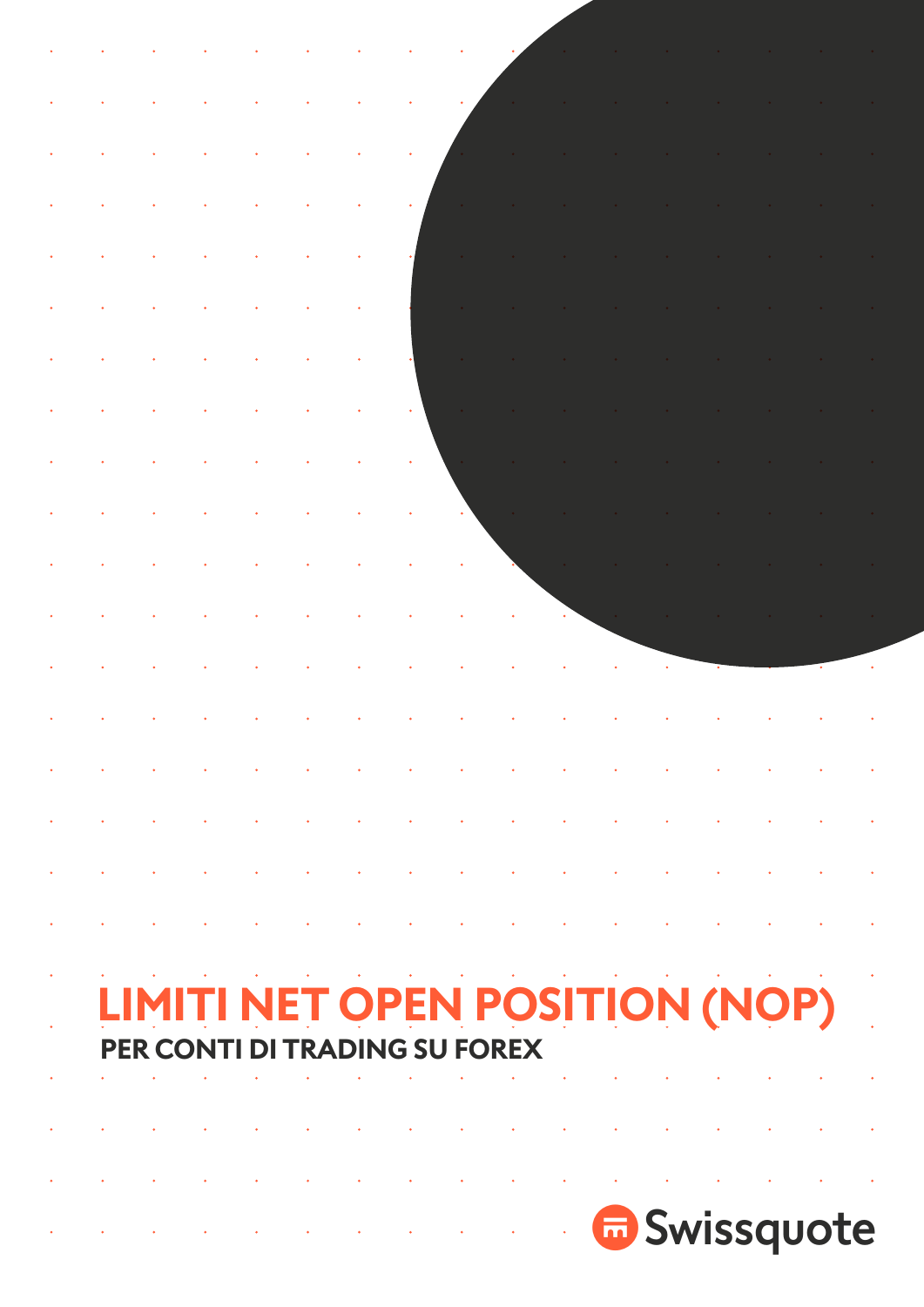I limiti Net Open Position (NOP) definiscono gli importi massimi dell'esposizione complessiva e ai singoli strumenti per tutte le classi di attivo sui CFD su azioni. I limiti NOP vengono rettificati automaticamente sulla base delle dimensioni, dell"effetto leva e delle valute sottostanti delle posizioni assunte. I limiti NOP vengono aggiornati previa esecuzione di ogni ordine inoltrato. Se un ordine supera i limiti NOP, la sua esecuzione viene rifiutata e l'ordine cancellato.

| <b>VALUTA</b>            | <b>EFFETTO LEVA 1:100</b> | <b>EFFETTO LEVA 1:200</b> | <b>EFFETTO LEVA 1:400</b> |
|--------------------------|---------------------------|---------------------------|---------------------------|
| <b>AUD</b>               | 120'000'000               | 40'000'000                | 24'000'000                |
| CAD                      | 120'000'000               | 40'000'000                | 24'000'000                |
| <b>CHF</b>               | 150'000'000               | 50'000'000                | 30'000'000                |
| <b>CNH</b>               | 30'000'000                | 10'000'000                | 6'000'000                 |
| CZK                      | 30'000'000                | 10'000'000                | 6'000'000                 |
| <b>DKK</b>               | 20'000'000                | 7'000'000                 | 4'000'000                 |
| <b>EUR</b>               | 150'000'000               | 50'000'000                | 30'000'000                |
| GBP                      | 150'000'000               | 50'000'000                | 30'000'000                |
| <b>HKD</b>               | 20'000'000                | 7'000'000                 | 4'000'000                 |
| <b>HUF</b>               | 50'000'000                | 17'000'000                | 10'000'000                |
| ILS                      | 50'000'000                | 17'000'000                | 10'000'000                |
| JPY                      | 120'000'000               | 40'000'000                | 24'000'000                |
| <b>MXN</b>               | 30'000'000                | 10'000'000                | 6'000'000                 |
| <b>NOK</b>               | 50'000'000                | 17'000'000                | 10'000'000                |
| <b>NZD</b>               | 120'000'000               | 40'000'000                | 24'000'000                |
| <b>PLN</b>               | 50'000'000                | 17'000'000                | 10'000'000                |
| <b>RUB</b>               | 30'000'000                | 10'000'000                | 6'000'000                 |
| <b>SEK</b>               | 50'000'000                | 17'000'000                | 10'000'000                |
| SGD                      | 30'000'000                | 10'000'000                | 6'000'000                 |
| <b>TRY</b>               | 20'000'000                | 7'000'000                 | 4'000'000                 |
| <b>USD</b>               | 150'000'000               | 50'000'000                | 30'000'000                |
| ZAR                      | 20'000'000                | 7'000'000                 | 4'000'000                 |
| XAU                      | 50'000'000                | 17'000'000                | 10'000'000                |
| <b>XPT</b>               | 20'000'000                | 7'000'000                 | 4'000'000                 |
| <b>XPD</b>               | 20'000'000                | 7'000'000                 | 4'000'000                 |
| XAG                      | 25'000'000                | 8'000'000                 | 5'000'000                 |
| Indice di Borsa CFD      | 40'000'000                | 13'000'000                | 8'000'000                 |
| OIL100                   | 50'000'000                | 17'000'000                | 10'000'000                |
| CFD su energia           | 30'000'000                | 10'000'000                | 6'000'000                 |
| CFD su metalli di base   | 30'000'000                | 10'000'000                | 6'000'000                 |
| CFD su tassi d'interesse | 30'000'000                | 10'000'000                | 6'000'000                 |
| Limite NOP globale       | 200'000'000               | 80'000'000                | 40'000'000                |
|                          |                           |                           |                           |

#### **LIMITI NOP**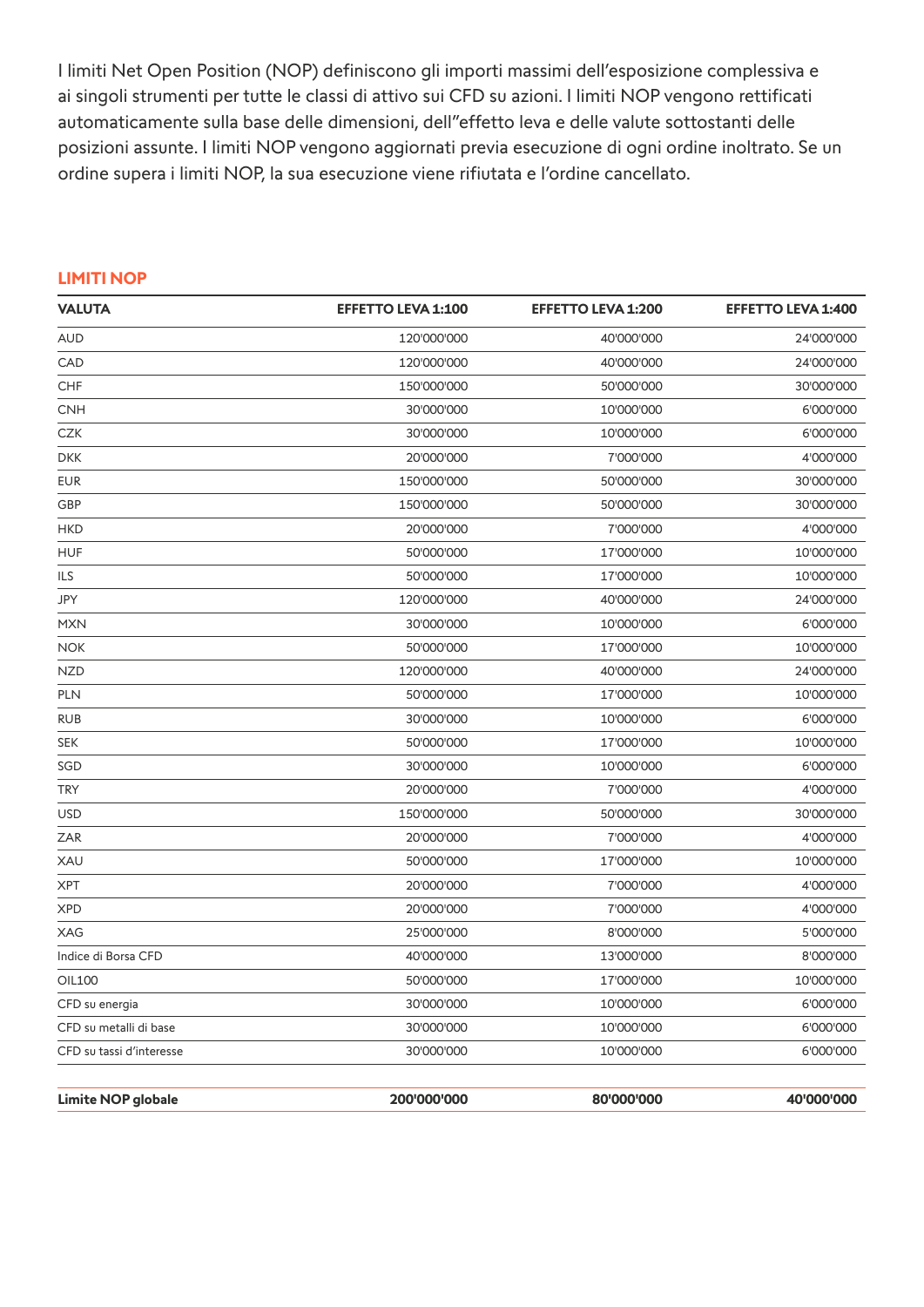## **LIMITI NOP**

| <b>AZIONI</b>                   | <b>EFFETTO LEVA 1:100</b> | <b>EFFETTO LEVA 1:200</b> | <b>EFFETTO LEVA 1:400</b> |
|---------------------------------|---------------------------|---------------------------|---------------------------|
| #3i_Group_(III)                 | 2'000'000                 | 500'000                   | 60'000                    |
| #3M_(MMM)                       | 4'000'000                 | 1'000'000                 | 120'000                   |
| #Abb_Ltd_(ABBN)                 | 4'000'000                 | 1'000'000                 | 120'000                   |
| #Abrdn_(ABDN)                   | 2'000'000                 | 500'000                   | 60'000                    |
| #Activision_Bliz_(ATVI)         | 2'000'000                 | 500'000                   | 60'000                    |
| #Adidas_(ADS)                   | 4'000'000                 | 1'000'000                 | 120'000                   |
| #Admiral_Group_(ADM)            | 2'000'000                 | 500'000                   | 60'000                    |
| #Adobe_(ADBE)                   | 2'000'000                 | 500'000                   | 60'000                    |
| #Air_Liquide_(AIRP)             | 4'000'000                 | 1'000'000                 | 120'000                   |
| #Airbus_(AIR)                   | 2'000'000                 | 500'000                   | 60'000                    |
| #Alcon_(ALCC)                   | 4'000'000                 | 1'000'000                 | 120'000                   |
| #Align_Tech_(ALGN)              | 400'000                   | 100'000                   | 12'000                    |
| #Allianz_(ALV)                  | 4'000'000                 | 1'000'000                 | 120'000                   |
| #Alphabet_A_(GOOGL)             | 4'000'000                 | 1'000'000                 | 120'000                   |
| #Alphabet_C_(GOOG)              | 4'000'000                 | 1'000'000                 | 120'000                   |
| #Alstom_(ALSO)                  | 1'000'000                 | 250'000                   | 30'000                    |
| #Amazon_(AMZN)                  | 4'000'000                 | 1'000'000                 | 120'000                   |
| #AMD_(AMD)                      | 2'000'000                 | 500'000                   | 60'000                    |
| #Amer_Express_(AXP)             | 2'000'000                 | 500'000                   | 60'000                    |
| #Amgen_(AMGN)                   | 2'000'000                 | 500'000                   | 60'000                    |
| #AMRCN_Elctrc_(AEP)             | 4'000'000                 | 1'000'000                 | 120'000                   |
| #Ams_(Ams)                      | 1'000'000                 | 250'000                   | 30'000                    |
| #Analog_Devices_(ADI)           | 4'000'000                 | 1'000'000                 | 120'000                   |
| #Anglo_American_(AAL)           | 2'000'000                 | 500'000                   | 60'000                    |
| #ANSYS_(ANSS)                   | 4'000'000                 | 1'000'000                 | 120'000                   |
| #Antofagasta_(ANTO)             | 1'000'000                 | 250'000                   | 30'000                    |
| #Apple_(AAPL)                   | 4'000'000                 | 1'000'000                 | 120'000                   |
| #Applied_Matl_(AMAT)            | 2'000'000                 | 500'000                   | 60'000                    |
| #ArcelorMittal_(MT)             | 2'000'000                 | 500'000                   | 60'000                    |
| #Aryzta_Ag_(Aryn)               | 1'000'000                 | 250'000                   | 30'000                    |
| #Ashtead_Group_(AHT)            | 2'000'000                 | 500'000                   | 60'000                    |
| #ASML_(ASML)                    | 4'000'000                 | 1'000'000                 | 120'000                   |
| #Associated_British_Foods_(ABF) | 2'000'000                 | 500'000                   | 60'000                    |
| #AstraZeneca_(AZN)              | 2'000'000                 | 500'000                   | 60'000                    |
| #Atlassian_(TEAM)               | 2'000'000                 | 500'000                   | 60'000                    |
| #Atos_(ATOS)                    | 1'000'000                 | 250'000                   | 30'000                    |
| #Autodesk_(ADSK)                | 2'000'000                 | 500'000                   | 60'000                    |
| #Automatic_Data_(ADP)           | 2'000'000                 | 500'000                   | 60'000                    |
| #AutoTrader_Group_(AUTO)        | 1'000'000                 | 250'000                   | 30'000                    |
| #Avast_(AVST)                   | 2'000'000                 | 500'000                   | 60'000                    |
| #AVEVA_Group_(AVV)              | 1'000'000                 | 250'000                   | 30'000                    |
| #Aviva_(AV)                     | 4'000'000                 | 1'000'000                 | 120'000                   |
| #Axa_(AXAF)                     | 4'000'000                 | 1'000'000                 | 120'000                   |
| #B&M_Retail_(BME)               | 1'000'000                 | 250'000                   | 30'000                    |
| #BAE_Systems_(BA)               | 2'000'000                 | 500'000                   | 60'000                    |
| #Baidu_(BIDU)                   | 2'000'000                 | 500'000                   | 60'000                    |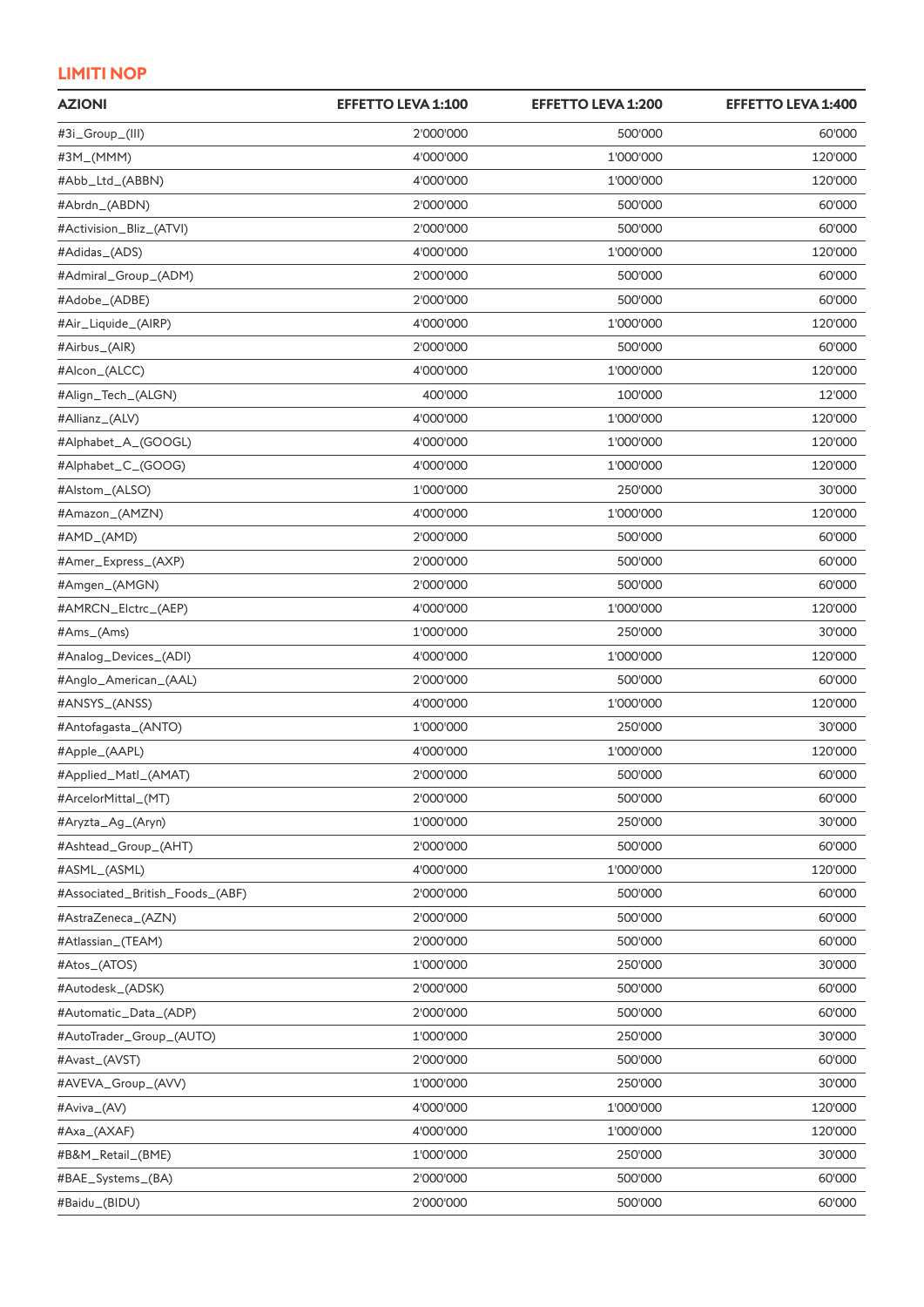| #Barclays_(BARC)               | 2'000'000 | 500'000   | 60'000  |
|--------------------------------|-----------|-----------|---------|
| #Barratt_Developments_(BDEV)   | 2'000'000 | 500'000   | 60'000  |
| #BASF_(BAS)                    | 4'000'000 | 1'000'000 | 120'000 |
| #BAT_(BATS)                    | 2'000'000 | 500'000   | 60'000  |
| #Bayer_(BAYN)                  | 2'000'000 | 500'000   | 60'000  |
| #Bayerische_Motoren_W_(BMW)    | 4'000'000 | 1'000'000 | 120'000 |
| #Berkeley_Group_Holdings_(BKG) | 1'000'000 | 250'000   | 30'000  |
| #BHP_Group_(BHP)               | 2'000'000 | 500'000   | 60'000  |
| #Biogen_(BIIB)                 | 400'000   | 100'000   | 12'000  |
| #Bkw_N_(Bkw)                   | 2'000'000 | 500'000   | 60'000  |
| #BNP_Paribas_(BNPP)            | 4'000'000 | 1'000'000 | 120'000 |
| #Boeing_(BA)                   | 2'000'000 | 500'000   | 60'000  |
| #Booking_Holdin_(BKNG)         | 2'000'000 | 500'000   | 60'000  |
| #Bouygues_(BOUY)               | 2'000'000 | 500'000   | 60'000  |
| $HBP_{-}(BP)$                  | 2'000'000 | 500'000   | 60'000  |
| #Brenntag_(BNR)                | 4'000'000 | 1'000'000 | 120'000 |
| #British_Land_(BLND)           | 1'000'000 | 250'000   | 30'000  |
| #Broadcom_(AVGO)               | 2'000'000 | 500'000   | 60'000  |
| #BT_Group_(BT.A)               | 2'000'000 | 500'000   | 60'000  |
| #Bunzl_(BNZL)                  | 1'000'000 | 250'000   | 30'000  |
| #Burberry_Group_(BRBY)         | 2'000'000 | 500'000   | 60'000  |
| #Cadence_(CDNS)                | 2'000'000 | 500'000   | 60'000  |
| #Capgemini_(CAPP)              | 2'000'000 | 500'000   | 60'000  |
| #Carrefour_(CARR)              | 2'000'000 | 500'000   | 60'000  |
| #Caterpillar_(CAT)             | 2'000'000 | 500'000   | 60'000  |
| #CDW_(CDW)                     | 2'000'000 | 500'000   | 60'000  |
| #Cerner_(CERN)                 | 2'000'000 | 500'000   | 60'000  |
| #Charter_Comm_(CHTR)           | 2'000'000 | 500'000   | 60'000  |
| #Check_Point_(CHKP)            | 4'000'000 | 1'000'000 | 120'000 |
| #Chevron_(CVX)                 | 2'000'000 | 500'000   | 60'000  |
| #Cintas_(CTAS)                 | 2'000'000 | 500'000   | 60'000  |
| #Cisco_Systems_(CSCO)          | 4'000'000 | 1'000'000 | 120'000 |
| #Coca-Cola_(KO)                | 4'000'000 | 1'000'000 | 120'000 |
| #Coca-Cola_HBC_(CCH)           | 1'000'000 | 250'000   | 30'000  |
| #Cognizant_Tech_(CTSH)         | 2'000'000 | 500'000   | 60'000  |
| #Comcast_(CMCSA)               | 4'000'000 | 1'000'000 | 120'000 |
| #Compass_Group_(CPG)           | 2'000'000 | 500'000   | 60'000  |
| #Continental_(CON)             | 2'000'000 | 500'000   | 60'000  |
| #Copart_(CPRT)                 | 1'000'000 | 250'000   | 30'000  |
| #Costco_Wholesa_(COST)         | 4'000'000 | 1'000'000 | 120'000 |
| #Covestro_(1COV)               | 4'000'000 | 1'000'000 | 120'000 |
| #Credit_Agricole_(CAGR)        | 2'000'000 | 500'000   | 60'000  |
| #Credit_Suisse_Group_(CSGN)    | 2'000'000 | 500'000   | 60'000  |
| #CRH_(CRH)                     | 2'000'000 | 500'000   | 60'000  |
| #Croda_International_(CRDA)    | 4'000'000 | 1'000'000 | 120'000 |
| #CrowdStrike_(CRWD)            | 1'000'000 | 250'000   | 30'000  |
| #CSX_(CSX)                     | 1'000'000 | 250'000   | 30'000  |
| #Danone_(DANO)                 | 4'000'000 | 1'000'000 | 120'000 |
| #Dassault_Systemes_(DAST)      | 2'000'000 | 500'000   | 60'000  |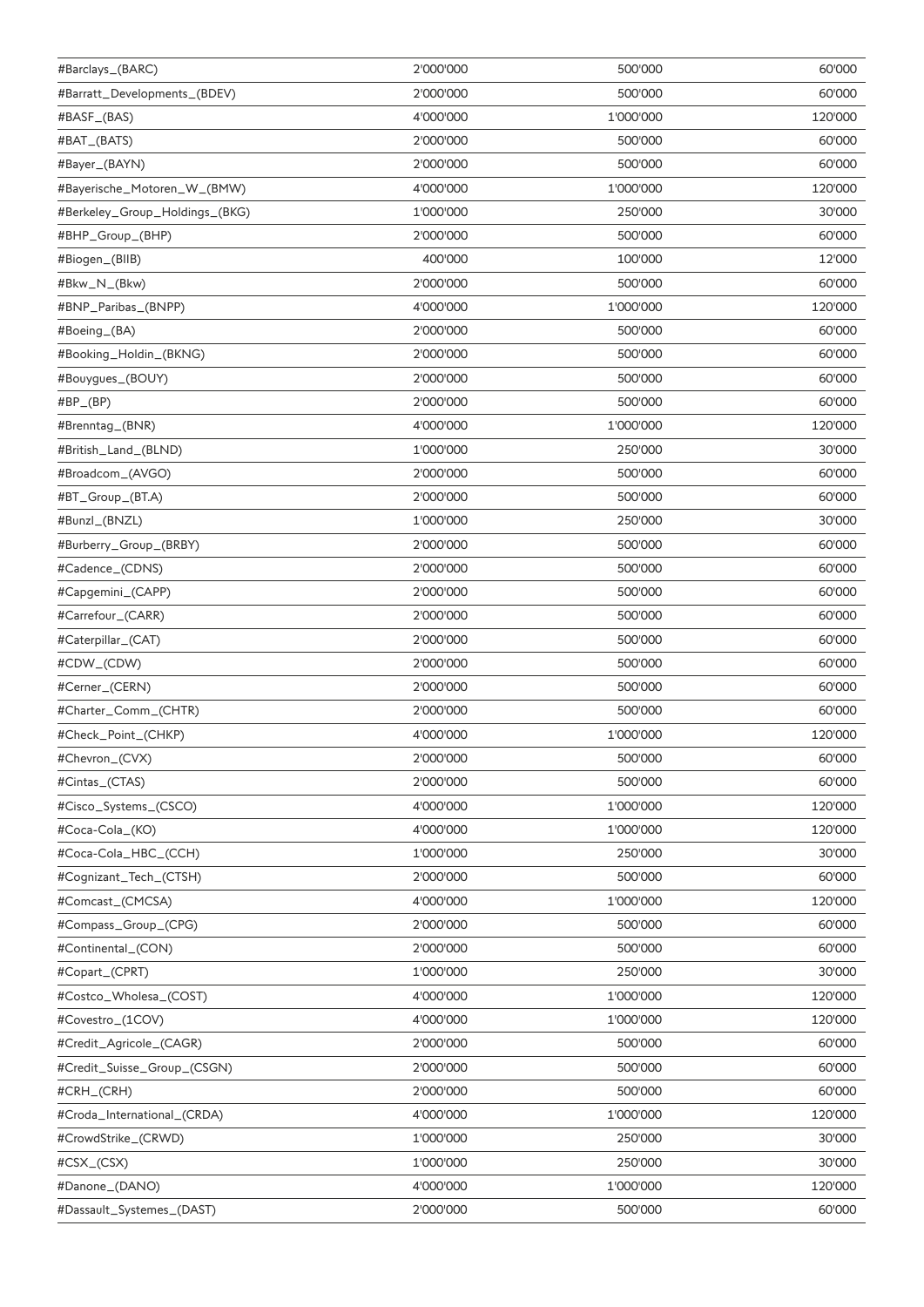| #DCC_(DCC)                    | 2'000'000 | 500'000   | 60'000  |
|-------------------------------|-----------|-----------|---------|
| #Delivery_Hero_(DHER)         | 2'000'000 | 500'000   | 60'000  |
| #Deutsche_Bank_(DBK)          | 2'000'000 | 500'000   | 60'000  |
| #Deutsche_Boerse_(DB1)        | 4'000'000 | 1'000'000 | 120'000 |
| #Deutsche_Post_(DPW)          | 4'000'000 | 1'000'000 | 120'000 |
| #Deutsche_Telekom_(DTE)       | 4'000'000 | 1'000'000 | 120'000 |
| #Deutsche_Wohnen_(DWNI)       | 2'000'000 | 500'000   | 60'000  |
| #Dexcom_(DXCM)                | 400'000   | 100'000   | 12'000  |
| #Diageo_(DGE)                 | 4'000'000 | 1'000'000 | 120'000 |
| #DocuSign_(DOCU)              | 400'000   | 100'000   | 12'000  |
| #Dollar_Tree_(DLTR)           | 2'000'000 | 500'000   | 60'000  |
| #Dow_(DOW)                    | 2'000'000 | 500'000   | 60'000  |
| #DS_Smith_(SMDS)              | 2'000'000 | 500'000   | 60'000  |
| #Dufry_Ag_(Dufn)              | 1'000'000 | 250'000   | 30'000  |
| #E.ON_(EOAN)                  | 4'000'000 | 1'000'000 | 120'000 |
| #eBay_(EBAY)                  | 2'000'000 | 500'000   | 60'000  |
| #Electronic_Arts_(EA)         | 2'000'000 | 500'000   | 60'000  |
| #Engie_(ENGIE)                | 4'000'000 | 1'000'000 | 120'000 |
| #Entain_(ENT)                 | 1'000'000 | 250'000   | 30'000  |
| #EssilorLuxottica_(ESLX)      | 4'000'000 | 1'000'000 | 120'000 |
| #EVRAZ_(EVR)                  | 400'000   | 100'000   | 12'000  |
| #Exelon_(EXC)                 | 2'000'000 | 500'000   | 60'000  |
| #Experian_(EXPN)              | 4'000'000 | 1'000'000 | 120'000 |
| #Fastenal_(FAST)              | 1'000'000 | 250'000   | 30'000  |
| #Faurecia_(EPED)              | 1'000'000 | 250'000   | 30'000  |
| #Ferguson_(FERG)              | 2'000'000 | 500'000   | 60'000  |
| #Fiserv_(FISV)                | 1'000'000 | 250'000   | 30'000  |
| #Flughafen_Zuri_(Fhzn)        | 1'000'000 | 250'000   | 30'000  |
| #Flutter_Entertainment_(FLTR) | 2'000'000 | 500'000   | 60'000  |
| #Fox_A_(FOXA)                 | 2'000'000 | 500'000   | 60'000  |
| #Fox_B_(FOX)                  | 2'000'000 | 500'000   | 60'000  |
| #Fresenius_Medical_(FME)      | 2'000'000 | 500'000   | 60'000  |
| #Fresenius_SE_&_Co_(FRE)      | 4'000'000 | 1'000'000 | 120'000 |
| #Fresnillo_(FRES)             | 1'000'000 | 250'000   | 30'000  |
| #Geberit_(GEBN)               | 4'000'000 | 1'000'000 | 120'000 |
| #Gilead_Sci_(GILD)            | 4'000'000 | 1'000'000 | 120'000 |
| #Givaudan_(GIVN)              | 4'000'000 | 1'000'000 | 120'000 |
| #GlaxoSmithKline_(GSK)        | 4'000'000 | 1'000'000 | 120'000 |
| #Glencore_(GLEN)              | 2'000'000 | 500'000   | 60'000  |
| #Goldman_Sachs_(GS)           | 4'000'000 | 1'000'000 | 120'000 |
| #Halma_(HLMA)                 | 2'000'000 | 500'000   | 60'000  |
| #Hargreaves_Lansdown_(HL)     | 1'000'000 | 250'000   | 30'000  |
| #HeidelbergCement_(HEI)       | 2'000'000 | 500'000   | 60'000  |
| #Hellofresh_(HFG)             | 2'000'000 | 500'000   | 60'000  |
| #Henkel_AG_&_Co_(HEN3)        | 4'000'000 | 1'000'000 | 120'000 |
| #Hermes_International_(HRMS)  | 4'000'000 | 1'000'000 | 120'000 |
| #Hikma_Pharmaceuticals_(HIK)  | 1'000'000 | 250'000   | 30'000  |
| #HOLCIM_(HOLN)                | 4'000'000 | 1'000'000 | 120'000 |
| #Home_Depot_(HD)              | 2'000'000 | 500'000   | 60'000  |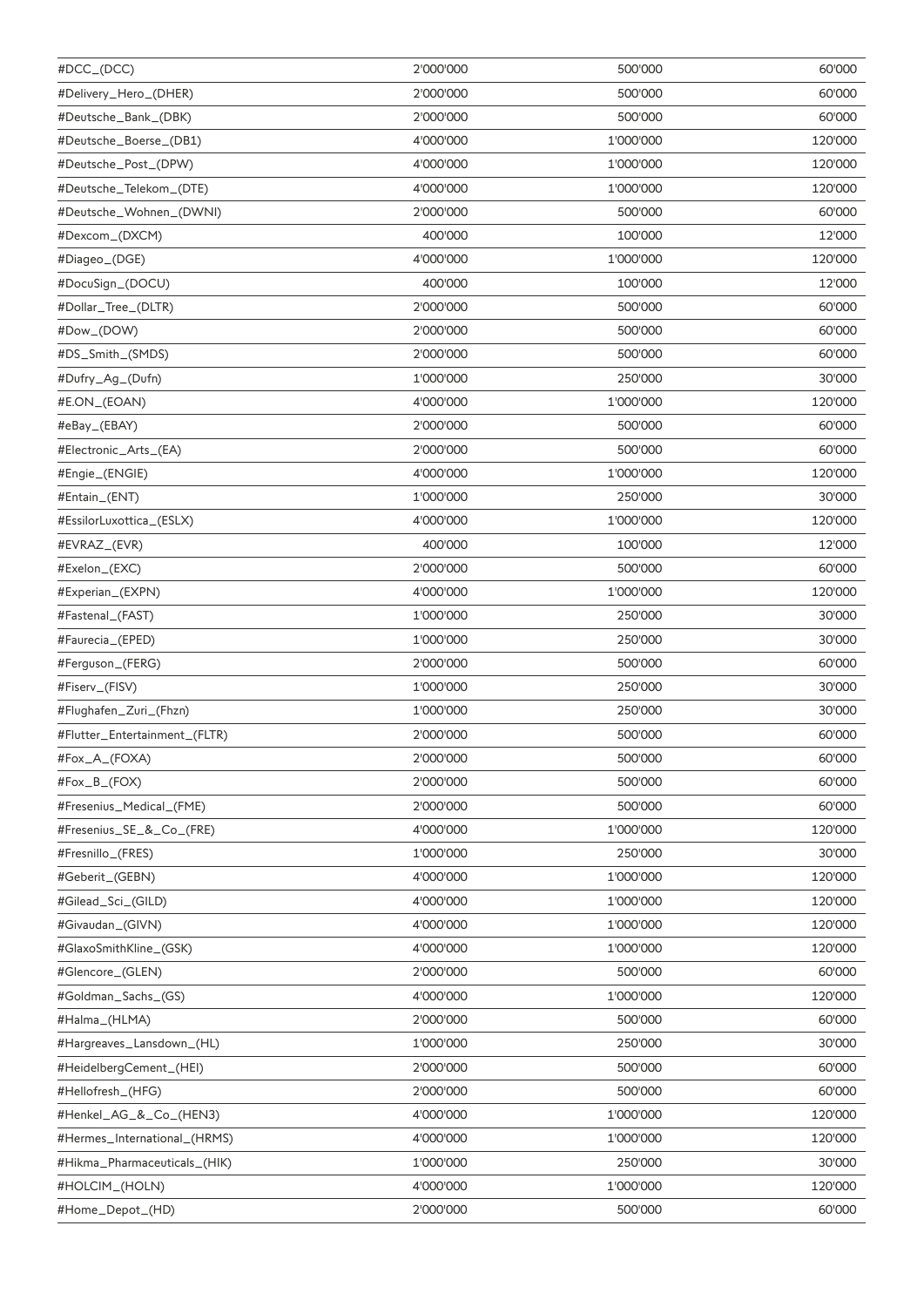| #Honeywell_(HON)                | 4'000'000 | 1'000'000 | 120'000 |
|---------------------------------|-----------|-----------|---------|
| #HSBC_Holdings_(HSBA)           | 400'000   | 100'000   | 12'000  |
| #IAG_Int_Consold_Airlines_(IAG) | 1'000'000 | 250'000   | 30'000  |
| #IBM_(IBM)                      | 4'000'000 | 1'000'000 | 120'000 |
| #IDEXX_Labs_(IDXX)              | 4'000'000 | 1'000'000 | 120'000 |
| #IHG_Hotels&Resorts_(IHG)       | 2'000'000 | 500'000   | 60'000  |
| #Illumina_(ILMN)                | 2'000'000 | 500'000   | 60'000  |
| #Imperial_Brands_(IMB)          | 4'000'000 | 1'000'000 | 120'000 |
| #Incyte_(INCY)                  | 2'000'000 | 500'000   | 60'000  |
| #Infineon_Techno_(IFX)          | 2'000'000 | 500'000   | 60'000  |
| #Informa_(INF)                  | 2'000'000 | 500'000   | 60'000  |
| #Intel_(INTC)                   | 2'000'000 | 500'000   | 60'000  |
| #Intermediate_Capital_Grp_(ICP) | 1'000'000 | 250'000   | 30'000  |
| #Intertek_Group_(ITRK)          | 2'000'000 | 500'000   | 60'000  |
| #Intuit_(INTU)                  | 2'000'000 | 500'000   | 60'000  |
| #Intuitive_Surg_(ISRG)          | 1'000'000 | 250'000   | 30'000  |
| #ITV_(ITV)                      | 1'000'000 | 250'000   | 30'000  |
| #JD_Sports_(JD)                 | 1'000'000 | 250'000   | 30'000  |
| #JD_Sports_(JD)                 | 1'000'000 | 250'000   | 30'000  |
| #Johnson&Johnson_(JNJ)          | 4'000'000 | 1'000'000 | 120'000 |
| #Johnson_Matthey_(JMAT)         | 1'000'000 | 250'000   | 30'000  |
| #JPMorgan_Chase)_(JPM)          | 2'000'000 | 500'000   | 60'000  |
| #Just_Eat_(JET)                 | 1'000'000 | 250'000   | 30'000  |
| #Kering_(PRTP)                  | 4'000'000 | 1'000'000 | 120'000 |
| #Kingfisher_(KGF)               | 2'000'000 | 500'000   | 60'000  |
| #KLA_(KLAC)                     | 2'000'000 | 500'000   | 60'000  |
| #Kraft_Heinz_(KHC)              | 2'000'000 | 500'000   | 60'000  |
| #Krig_Dr_Pepper_(KDP)           | 4'000'000 | 1'000'000 | 120'000 |
| #Kuehne_&_Nagel_(Knin)          | 4'000'000 | 1'000'000 | 120'000 |
| #L.V.M.H._(LVMH)                | 4'000'000 | 1'000'000 | 120'000 |
| #Lam_Research_(LRCX)            | 2'000'000 | 500'000   | 60'000  |
| #Landsec_(LAND)                 | 2'000'000 | 500'000   | 60'000  |
| #Legal_&_General_Group_(LGEN)   | 2'000'000 | 500'000   | 60'000  |
| #Legrand_(LEGD)                 | 2'000'000 | 500'000   | 60'000  |
| #Linde_(LIN)                    | 4'000'000 | 1'000'000 | 120'000 |
| #Lloyds_Banking_Group_(LLOY)    | 2'000'000 | 500'000   | 60'000  |
| #Logitech_(Logn)                | 2'000'000 | 500'000   | 60'000  |
| #London_Stock_Exchange_(LSEG)   | 2'000'000 | 500'000   | 60'000  |
| #Lonza_Group_(LONN)             | 2'000'000 | 500'000   | 60'000  |
| #L'Oreal_(OREP)                 | 4'000'000 | 1'000'000 | 120'000 |
| #Lululemon_(LULU)               | 2'000'000 | 500'000   | 60'000  |
| #M&G_(MNG)                      | 1'000'000 | 250'000   | 30'000  |
| #Marriott_(MAR)                 | 2'000'000 | 500'000   | 60'000  |
| #Marvell_Tech_(MRVL)            | 2'000'000 | 500'000   | 60'000  |
| #Match_Group_(MTCH)             | 2'000'000 | 500'000   | 60'000  |
| #McDonald's_(MCD)               | 2'000'000 | 500'000   | 60'000  |
| #Melrose_(MRO)                  | 1'000'000 | 250'000   | 30'000  |
| #Mercadolibre_(MELI)            | 1'000'000 | 250'000   | 30'000  |
| #Mercedes_Benz_(MBG)            | 4'000'000 | 1'000'000 | 120'000 |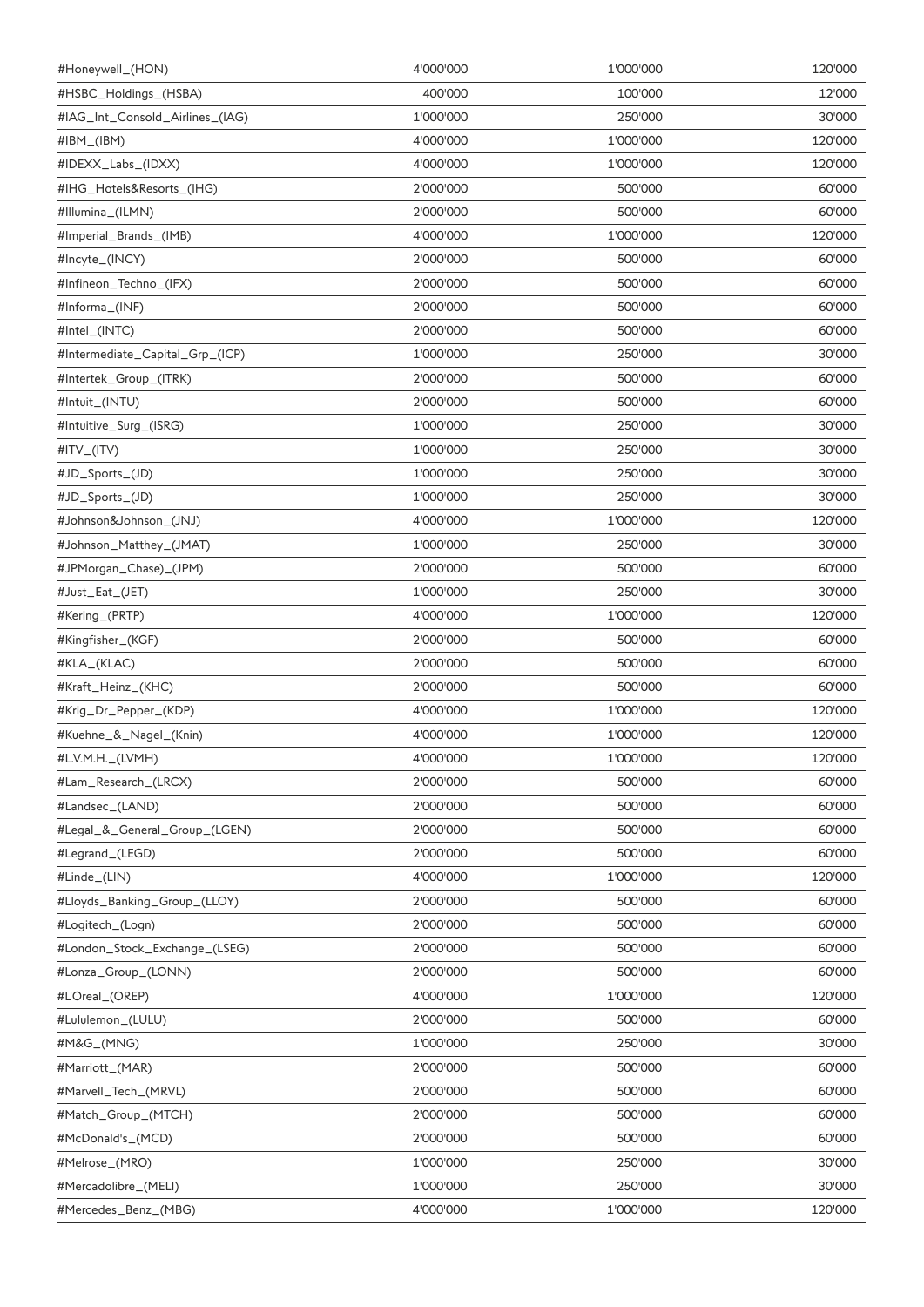| #Merck_&_Co)_(MRK)              | 4'000'000 | 1'000'000 | 120'000 |
|---------------------------------|-----------|-----------|---------|
| #Merck_(MRK)                    | 4'000'000 | 1'000'000 | 120'000 |
| #Meta_Platforms_(FB)            | 2'000'000 | 500'000   | 60'000  |
| #Meyer_Burger_N_(Mbtn)          | 1'000'000 | 250'000   | 30'000  |
| #Michelin_(MICP)                | 4'000'000 | 1'000'000 | 120'000 |
| #Microchip_(MCHP)               | 1'000'000 | 250'000   | 30'000  |
| #Micron_(MU)                    | 2'000'000 | 500'000   | 60'000  |
| #Microsoft_(MSFT)               | 4'000'000 | 1'000'000 | 120'000 |
| #Moderna_(MRNA)                 | 2'000'000 | 500'000   | 60'000  |
| #Mondelez_Int_(MDLZ)            | 4'000'000 | 1'000'000 | 120'000 |
| #Mondi_(MNDI)                   | 4'000'000 | 1'000'000 | 120'000 |
| #Monster_(MNST)                 | 4'000'000 | 1'000'000 | 120'000 |
| #MTU_Aero_Engines_(MTX)         | 2'000'000 | 500'000   | 60'000  |
| #Muenchener_Rueckversich_(MUV2) | 2'000'000 | 500'000   | 60'000  |
| #National_Grid_(NG)             | 4'000'000 | 1'000'000 | 120'000 |
| #Natwest_Group_(NWG)            | 4'000'000 | 1'000'000 | 120'000 |
| #Nestle_(NESN)                  | 4'000'000 | 1'000'000 | 120'000 |
| #NetEase_(NTES)                 | 1'000'000 | 250'000   | 30'000  |
| #Netflix_(NFLX)                 | 2'000'000 | 500'000   | 60'000  |
| #Next_(NXT)                     | 2'000'000 | 500'000   | 60'000  |
| #Nike_(NKE)                     | 1'000'000 | 250'000   | 30'000  |
| #Novartis_(NOVN)                | 4'000'000 | 1'000'000 | 120'000 |
| #NVIDIA_(NVDA)                  | 1'000'000 | 250'000   | 30'000  |
| #NXP_Semicond_(NXPI)            | 2'000'000 | 500'000   | 60'000  |
| #Ocado_Group_(OCDO)             | 400'000   | 100'000   | 12'000  |
| #Okta_(OKTA)                    | 1'000'000 | 250'000   | 30'000  |
| #Orange_(ORAN)                  | 4'000'000 | 1'000'000 | 120'000 |
| #O'Reilly_Auto_(ORLY)           | 2'000'000 | 500'000   | 60'000  |
| #P&G_(PG)                       | 4'000'000 | 1'000'000 | 120'000 |
| #Paccar_(PCAR)                  | 4'000'000 | 1'000'000 | 120'000 |
| #Partners_Group_(PGHN)          | 4'000'000 | 1'000'000 | 120'000 |
| #Paychex_(PAYX)                 | 2'000'000 | 500'000   | 60'000  |
| #PayPal_(PYPL)                  | 2'000'000 | 500'000   | 60'000  |
| #Pearson_(PSON)                 | 1'000'000 | 250'000   | 30'000  |
| #Peloton_(PTON)                 | 1'000'000 | 250'000   | 30'000  |
| #PepsiCo_(PEP)                  | 2'000'000 | 500'000   | 60'000  |
| #Pernod_Ricard_(PERP)           | 4'000'000 | 1'000'000 | 120'000 |
| #Pershing_Square_Holdings_(PSH) | 1'000'000 | 250'000   | 30'000  |
| #Persimmon_(PSN)                | 2'000'000 | 500'000   | 60'000  |
| #Phoenix_Group_(PHNX)           | 2'000'000 | 500'000   | 60'000  |
| #Pinduoduo_(PDD)                | 400'000   | 100'000   | 12'000  |
| #Polymetal_International_(POLY) | 400'000   | 100'000   | 12'000  |
| #Porsche_(PAH3)                 | 2'000'000 | 500'000   | 60'000  |
| #Prudential_(PRU)               | 2'000'000 | 500'000   | 60'000  |
| #Publicis_Group_(PUBP)          | 2'000'000 | 500'000   | 60'000  |
| #Puma_(PUM)                     | 2'000'000 | 500'000   | 60'000  |
| #Qiagen_(QIA)                   | 2'000'000 | 500'000   | 60'000  |
| #Qualcomm_(QCOM)                | 2'000'000 | 500'000   | 60'000  |
| #Reckitt_(RKT)                  | 4'000'000 | 1'000'000 | 120'000 |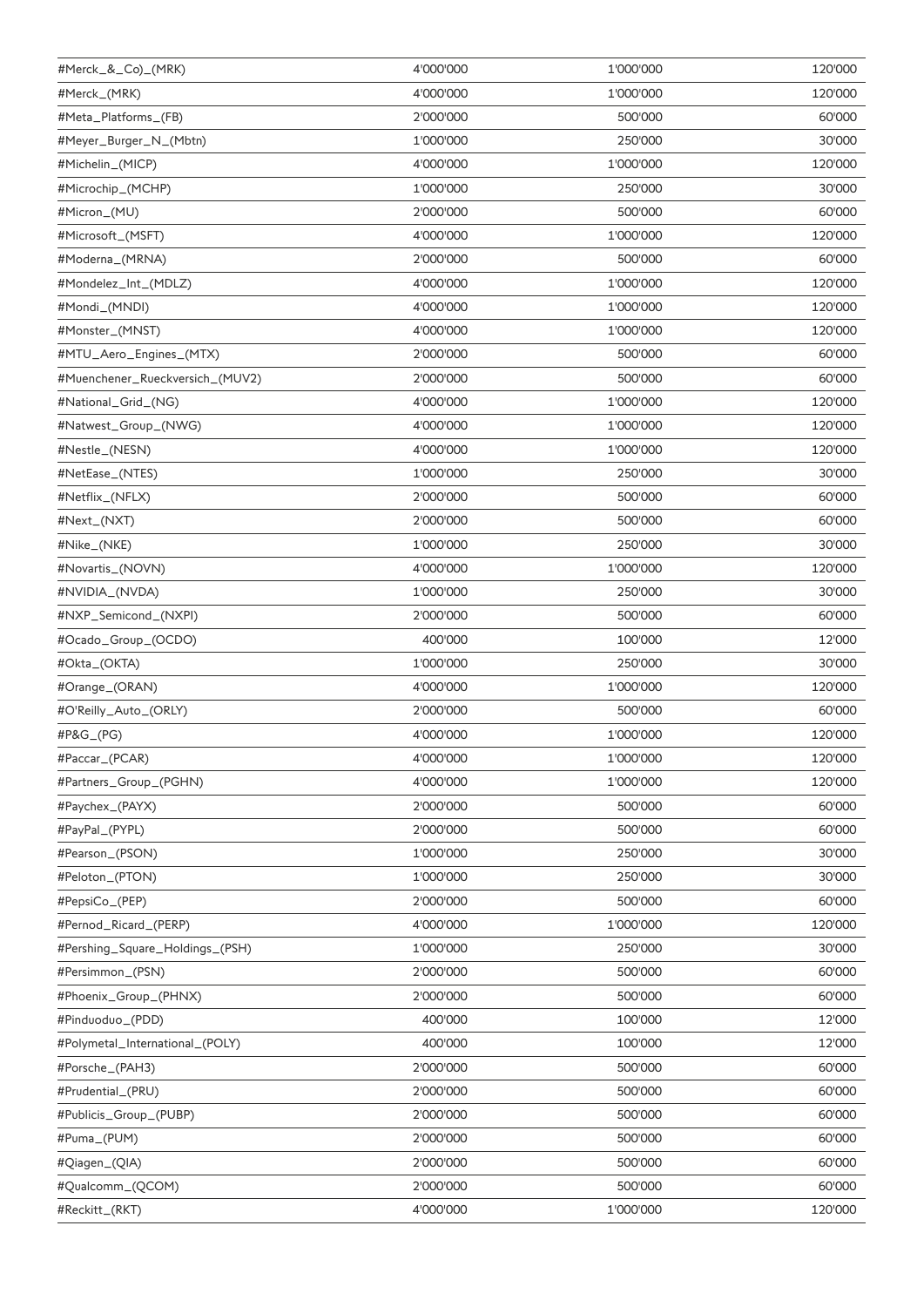| #Regeneron_(REGN)               | 4'000'000 | 1'000'000 | 120'000 |
|---------------------------------|-----------|-----------|---------|
| #Relx_(REL)                     | 4'000'000 | 1'000'000 | 120'000 |
| #Renault_(RENA)                 | 1'000'000 | 250'000   | 30'000  |
| #Rentokil_Initial_(RTO)         | 1'000'000 | 250'000   | 30'000  |
| #Richemont_(CFR)                | 2'000'000 | 500'000   | 60'000  |
| #Rightmove_(RMV)                | 2'000'000 | 500'000   | 60'000  |
| #Rio_Tinto_(RIO)                | 2'000'000 | 500'000   | 60'000  |
| #Roche_Holding_(ROG)            | 4'000'000 | 1'000'000 | 120'000 |
| #Rolls-Royce_(RR)               | 1'000'000 | 250'000   | 30'000  |
| #Ross_Stores_(ROST)             | 2'000'000 | 500'000   | 60'000  |
| #Royal_Mail_(RMG)               | 1'000'000 | 250'000   | 30'000  |
| #RWE_(RWE)                      | 2'000'000 | 500'000   | 60'000  |
| #Safran_(SAF)                   | 2'000'000 | 500'000   | 60'000  |
| #Sage_Group_(SGE)               | 2'000'000 | 500'000   | 60'000  |
| #Sainsbury's_(SBRY)             | 2'000'000 | 500'000   | 60'000  |
| #Saint-Gobain_(SGOB)            | 2'000'000 | 500'000   | 60'000  |
| #Salesforce_(CRM)               | 2'000'000 | 500'000   | 60'000  |
| #Sanofi_(SASY)                  | 4'000'000 | 1'000'000 | 120'000 |
| #SAP_(SAP)                      | 2'000'000 | 500'000   | 60'000  |
| #Sartorius_(SRT)                | 2'000'000 | 500'000   | 60'000  |
| #Schneider_Electric_(SCHN)      | 4'000'000 | 1'000'000 | 120'000 |
| #Schroders_(SDR)                | 1'000'000 | 250'000   | 30'000  |
| #Scottish_Mortgage_Invest_(SMT) | 2'000'000 | 500'000   | 60'000  |
| #Seagen_(SGEN)                  | 2'000'000 | 500'000   | 60'000  |
| #SEGRO_(SGRO)                   | 4'000'000 | 1'000'000 | 120'000 |
| #Severn_Trent_(SVT)             | 2'000'000 | 500'000   | 60'000  |
| #SGS_(SGSN)                     | 4'000'000 | 1'000'000 | 120'000 |
| #Shell_PLC_(SHEL)               | 4'000'000 | 1'000'000 | 120'000 |
| #Siemens_(SIE)                  | 4'000'000 | 1'000'000 | 120'000 |
| #Siemens_Energy_(ENR)           | 1'000'000 | 250'000   | 30'000  |
| #Siemens_HEALTH_(SHL)           | 4'000'000 | 1'000'000 | 120'000 |
| #Sika_(SIKA)                    | 4'000'000 | 1'000'000 | 120'000 |
| #Sirius_XM_(SIRI)               | 2'000'000 | 500'000   | 60'000  |
| #Skyworks_(SWKS)                | 2'000'000 | 500'000   | 60'000  |
| #Smith_&_Nephew_(SN)            | 2'000'000 | 500'000   | 60'000  |
| #Smiths_Group_(SMIN)            | 2'000'000 | 500'000   | 60'000  |
| #Smurfit_Kappa_Group_(SKG)      | 2'000'000 | 500'000   | 60'000  |
| #Societe_Generale_(SOGN)        | 2'000'000 | 500'000   | 60'000  |
| #Spirax-Sarco_Engineering_(SPX) | 2'000'000 | 500'000   | 60'000  |
| #Splunk_(SPLK)                  | 2'000'000 | 500'000   | 60'000  |
| #SSE_(SSE)                      | 2'000'000 | 500'000   | 60'000  |
| #St._James's_Place_(STJ)        | 1'000'000 | 250'000   | 30'000  |
| #Standard_Chartered_(STAN)      | 2'000'000 | 500'000   | 60'000  |
| #Starbucks_(SBUX)               | 2'000'000 | 500'000   | 60'000  |
| #Stellantis_(STLA)              | 4'000'000 | 1'000'000 | 120'000 |
| #STMicroelectronics_(STM)       | 2'000'000 | 500'000   | 60'000  |
| #Swatch_Group_(UHR)             | 2'000'000 | 500'000   | 60'000  |
| #Swiss_Life_Holding_(SLHN)      | 2'000'000 | 500'000   | 60'000  |
| #Swiss_Re_(SRENH)               | 4'000'000 | 1'000'000 | 120'000 |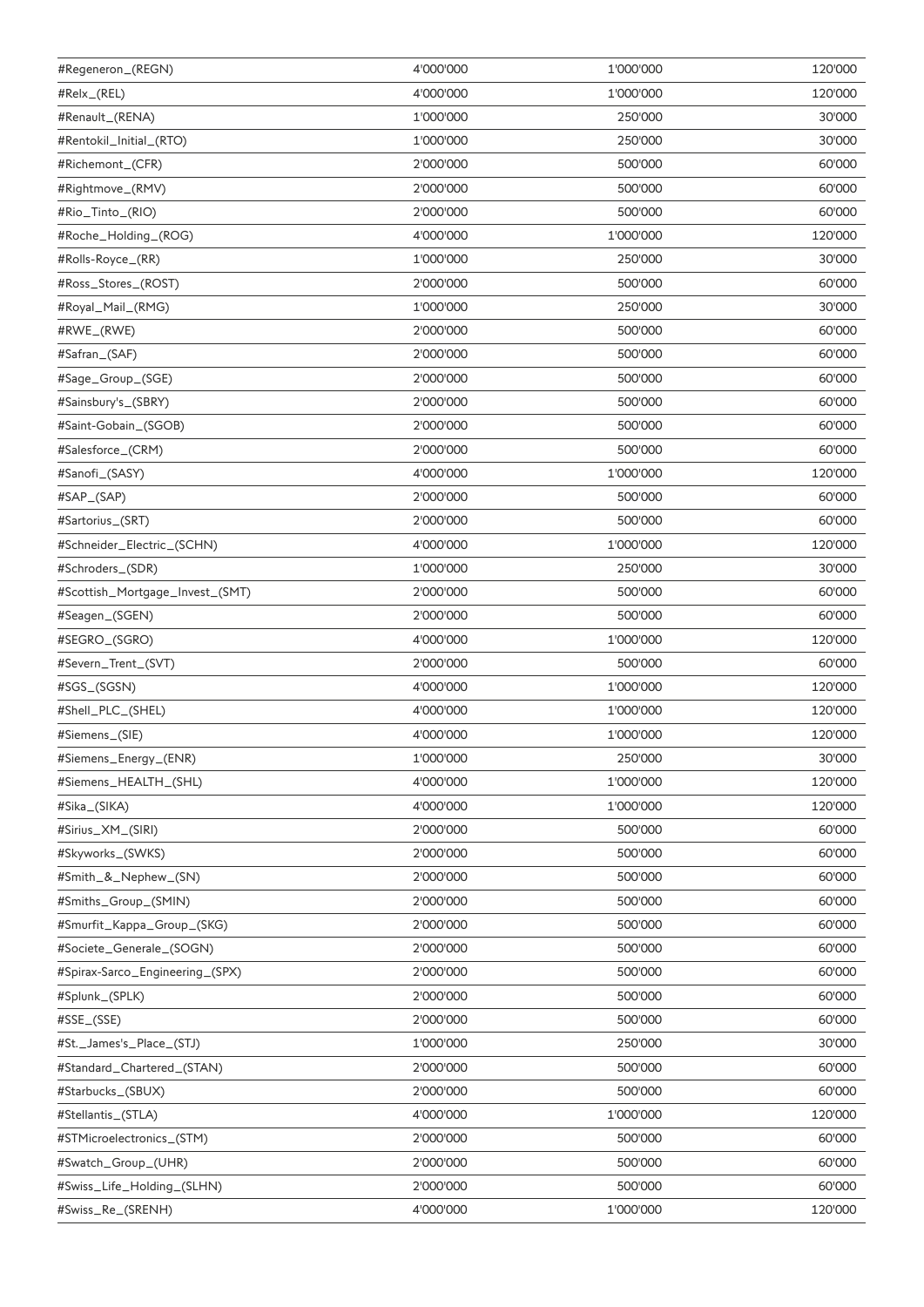| #Swisscom_(SCMN)                | 4'000'000 | 1'000'000 | 120'000 |
|---------------------------------|-----------|-----------|---------|
| #Symrise_(SY1)                  | 4'000'000 | 1'000'000 | 120'000 |
| #Synopsys_(SNPS)                | 2'000'000 | 500'000   | 60'000  |
| #Taylor_Wimpey_(TW)             | 2'000'000 | 500'000   | 60'000  |
| #Teleperformance_(TEPRF)        | 2'000'000 | 500'000   | 60'000  |
| #Tesco_(TSCO)                   | 4'000'000 | 1'000'000 | 120'000 |
| #Tesla_(TSLA)                   | 2'000'000 | 500'000   | 60'000  |
| #Texas_Instrume_(TXN)           | 4'000'000 | 1'000'000 | 120'000 |
| #Thales_(TCFP)                  | 2'000'000 | 500'000   | 60'000  |
| #T-Mobile_US_(TMUS)             | 2'000'000 | 500'000   | 60'000  |
| #TotalEnergies_(TTE)            | 4'000'000 | 1'000'000 | 120'000 |
| #Travelers_(TRV)                | 4'000'000 | 1'000'000 | 120'000 |
| #Trip.com_(TCOM)                | 1'000'000 | 250'000   | 30'000  |
| #Unibail_Rodamco_Westfiel_(URW) | 1'000'000 | 250'000   | 30'000  |
| #Unilever_(ULVR)                | 4'000'000 | 1'000'000 | 120'000 |
| #United_Utilities_Group_(UU)    | 2'000'000 | 500'000   | 60'000  |
| #UnitedHealth_(UNH)             | 2'000'000 | 500'000   | 60'000  |
| #Veolia_Environnement_(VIE)     | 2'000'000 | 500'000   | 60'000  |
| #Verisign_(VRSN)                | 2'000'000 | 500'000   | 60'000  |
| #Verisk_Analytcs_(VRSK)         | 4'000'000 | 1'000'000 | 120'000 |
| #Verizon_(VZ)                   | 4'000'000 | 1'000'000 | 120'000 |
| #Vertex_Pharm_(VRTX)            | 2'000'000 | 500'000   | 60'000  |
| #Vinci_(SGEF)                   | 2'000'000 | 500'000   | 60'000  |
| #Visa_(V)                       | 4'000'000 | 1'000'000 | 120'000 |
| #Vivendi_(VIV)                  | 1'000'000 | 250'000   | 30'000  |
| #Vodafone_Group_(VOD)           | 2'000'000 | 500'000   | 60'000  |
| #Volkswagen_(VOW3)              | 2'000'000 | 500'000   | 60'000  |
| #Vonovia_(VNA)                  | 4'000'000 | 1'000'000 | 120'000 |
| #Walgreen_Boots_(WBA)           | 2'000'000 | 500'000   | 60'000  |
| #Walmart_(WMT)                  | 4'000'000 | 1'000'000 | 120'000 |
| #Walt_Disney_(DIS)              | 2'000'000 | 500'000   | 60'000  |
| #Weir_Group_(WEIR)              | 1'000'000 | 250'000   | 30'000  |
| #Whitbread_(WTB)                | 2'000'000 | 500'000   | 60'000  |
| #Workday_(WDAY)                 | 2'000'000 | 500'000   | 60'000  |
| #Worldline_(WLN)                | 1'000'000 | 250'000   | 30'000  |
| #WPP_(WPP)                      | 2'000'000 | 500'000   | 60'000  |
| #Xcel_Energy_(XEL)              | 2'000'000 | 500'000   | 60'000  |
| #Zalando_(ZAL)                  | 2'000'000 | 500'000   | 60'000  |
| #Zoom_Video_Com_(ZM)            | 400'000   | 100'000   | 12'000  |
| #Zur_Rose_Group_(Rose)          | 1'000'000 | 250'000   | 30'000  |
| #Zurich_Insurance_Group_(ZURN)  | 2'000'000 | 500'000   | 60'000  |

I limiti NOP sono indicati in CHF e devono essere convertiti ai tassi applicabili alla valuta di base del tuo conto.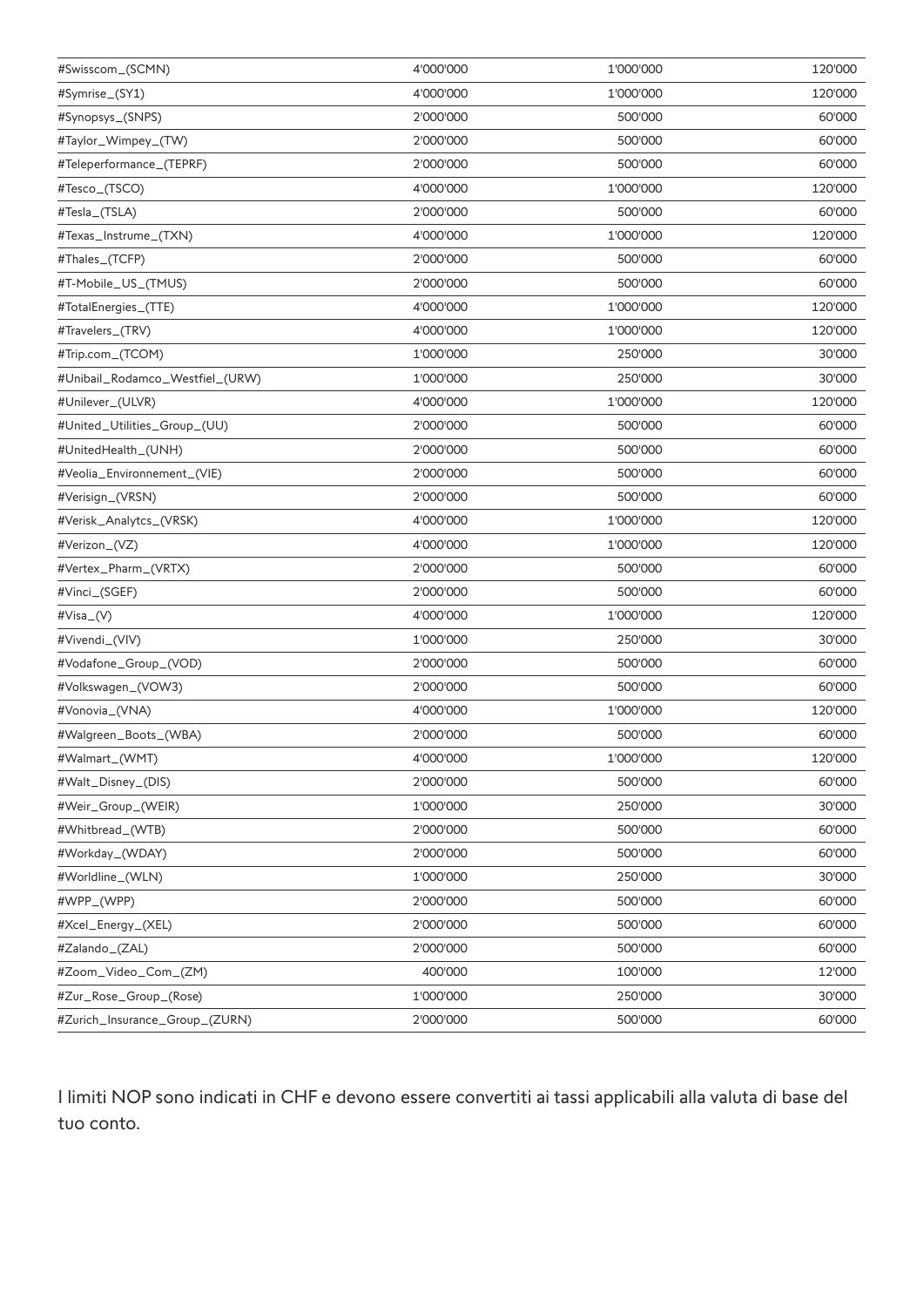# Esempio

### **LIMITI NOP PREDEFINITI**

## **TASSI DI CONVERSIONE**

| <b>VALUTA</b> | LIMITI NOP IN CHF | <b>VALUTA</b> | LIMITI NOP IN CHF |
|---------------|-------------------|---------------|-------------------|
| <b>EUR</b>    | 50'000'000        | <b>USDCHF</b> | 1.1000            |
| <b>USD</b>    | 50'000'000        | <b>EURCHF</b> | 1.2000            |
| $\cdots$      | $\cdots$          | $\cdots$      | $\cdots$          |

#### **ESPOSIZIONE NETTA INIZIALE E LIMITI NOP**

| <b>VALUTA</b> | <b>NETTA</b> | ESPOSIZIONE IMPORTO DI ACQUISTO AUTORIZZATO | <b>IMPORTO DI VENDITA AUTORIZZATO</b> |
|---------------|--------------|---------------------------------------------|---------------------------------------|
| EUR           | $\Omega$     | 41'666'666                                  | -41'666'666                           |
| <b>USD</b>    | 0            | 45'454'545                                  | -45'454'545                           |
| $\cdots$      |              | $\cdots$                                    |                                       |

## **CALCOLO**

| <b>VALUTA</b> | <b>NETTA</b> | ESPOSIZIONE IMPORTO DI ACQUISTO AUTORIZZATO                                                                                               | <b>IMPORTO DI VENDITA AUTORIZZATO</b>                                 |
|---------------|--------------|-------------------------------------------------------------------------------------------------------------------------------------------|-----------------------------------------------------------------------|
| EUR           | Ω            | $41'666'666$ = limite NOP convertito in EUR<br>- Esposizione netta = $50'000'000$ CHF / 1.2<br>(tasso di rival EURCHF) $- 0 = 41'666'666$ | $-41'666'666 = -$ limite NOP convertito in EUR -<br>Esposizione netta |
| <b>USD</b>    | Ω            | $45'454'545 = 50'000'000$ CHF / 1.1<br>(tasso di rival USDCHF) $- 0 = 45'454'545$                                                         | -45'454'545                                                           |
| $\cdots$      |              |                                                                                                                                           |                                                                       |

Segnaliamo che le posizioni in CFD sono considerate in termini di valore assoluto per il calcolo del limite NOP globale.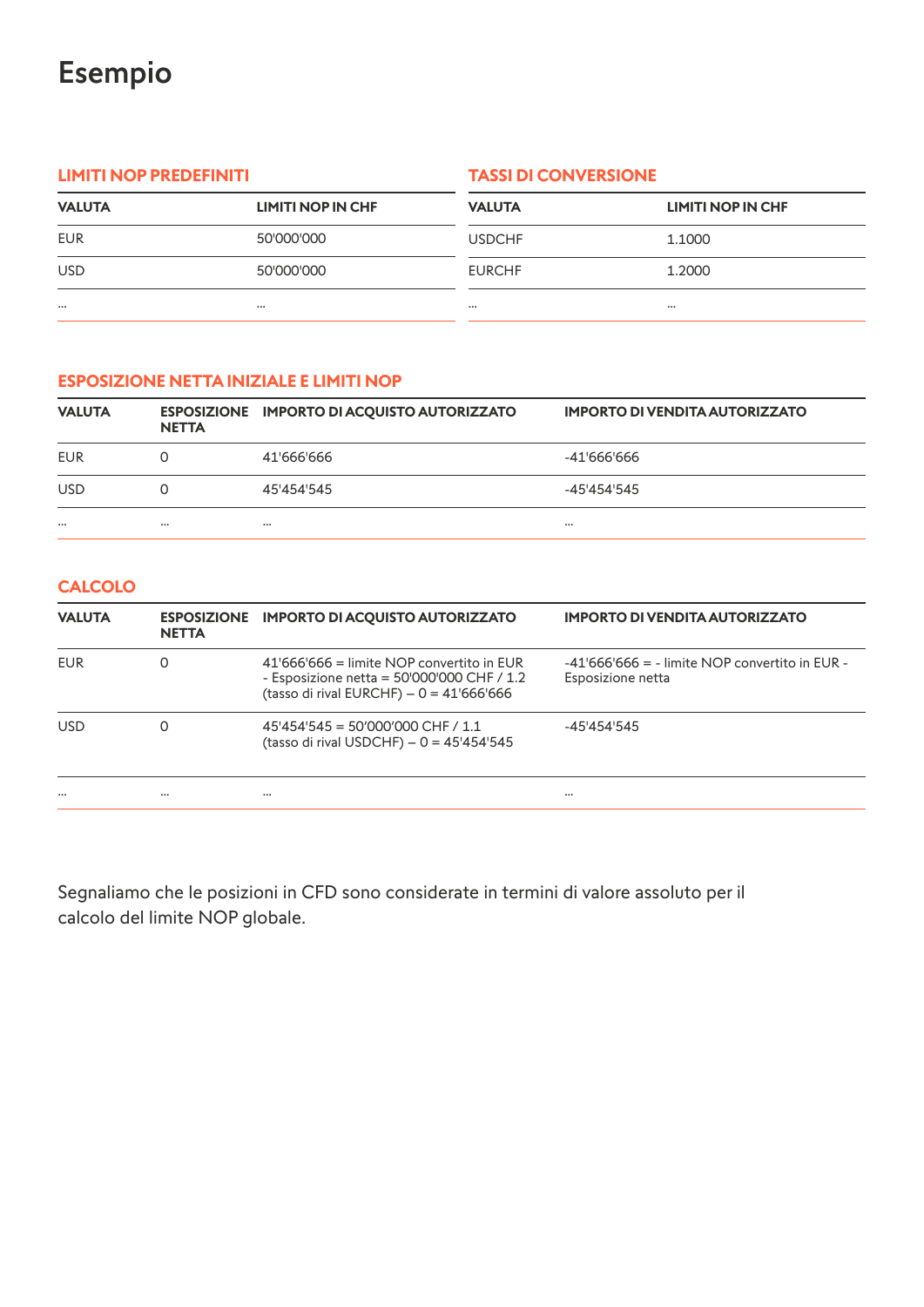# 1-Prima transazione

ORDINE DI ACQUISTO EURUSD +20'000'000 @ 1.1450 (effetto leva: 1:200) Il mercato ha raggiunto il prezzo richiesto.

Prima dell'esecuzione il sistema verifica se la transazione rispetta i limiti NOP.

- **• EUR: +20'000'000 è inferiore alla soglia di +41'666'666 › Importo della transazione di acquisto in EUR autorizzato.**
- **• USD: -22'900'000 è superiore alla soglia di -45'454'545 › Importo della transazione di vendita in USD autorizzato.**
- **La transazione non supera il limite NOP complessivo di CHF 80'000'000.**

La transazione viene eseguita; l'esposizione netta e i limiti NOP vengono aggiornati.

| <b>VALUTA</b> | <b>NETTA</b>  | ESPOSIZIONE IMPORTO DI ACQUISTO AUTORIZZATO  | <b>IMPORTO DI VENDITA AUTORIZZATO</b>            |
|---------------|---------------|----------------------------------------------|--------------------------------------------------|
| EUR           | 20'000'000    | 21'666'666<br>$= 41'666'666 - 20'000'000$    | $-61'666'666$<br>$= -41'666'666 - 20'000'000$    |
| <b>USD</b>    | $-22'900'000$ | 68'354'545<br>$= 45'454'545 - (-22'900'000)$ | $-22'554'545$<br>$= -45'454'545 - (-22'900'000)$ |

## **NUOVA ESPOSIZIONE NETTA E LIMITI NOP**

## 2-Seconda transazione

ORDINE DI VENDITA EURUSD 70'000'000 @ 1.1450. (effetto leva: 1:200) Il mercato ha raggiunto il prezzo richiesto.

Prima dell'esecuzione il sistema verifica se la transazione rispetta i limiti NOP.

- **• EUR: -70'000'000 supera il limite di -61'666'666 EUR › Importo della transazione di vendita in EUR non autorizzato.**
- **• USD: +80'150'000 supera il limite di +68'354'545 › Importo della transazione di acquisto in USD non autorizzato.**

L'esecuzione della transazione viene rifiutata e l'ordine cancellato.